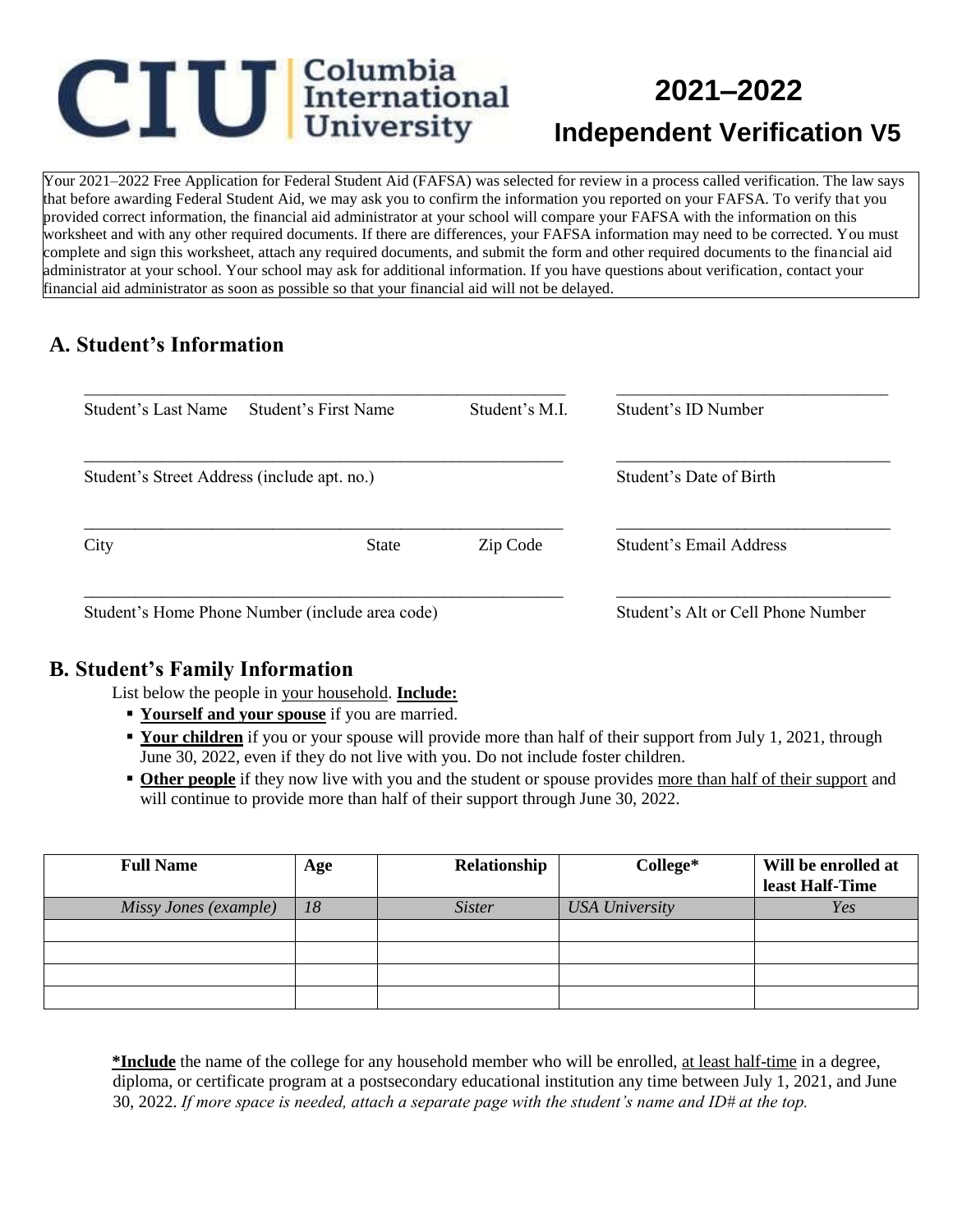## **C. Student Income Information**

• **NOTE: The instructions below apply to the student and spouse, if the student is married**. Notify the financial aid office if the student or spouse filed separate IRS income tax returns for 2019 or had a change in marital status after the end of the 2019 tax year on December 31, 2019.

#### **Check the box that applies:**

The student/spouse has filed a 2019 IRS Income Tax Return AND has used the IRS DRT in *FAFSA on the Web* to transfer 2019 IRS income tax return information into the student's FAFSA*.* 

The student/spouse has filed a 2019 IRS Income Tax Return AND has not yet used the IRS DRT in *FAFSA on the Web*, but will use the tool to transfer 2019 IRS income tax return information into the student's FAFSA once the 2019 IRS income tax return has been filed.

The student/spouse has filed a 2019 IRS Income Tax Return, BUT is unable or chooses not to use the IRS DRT in *FAFSA on the Web*, and instead will provide the school a **2019 IRS Tax Return Transcript**. (Signature not required)

A **2019 IRS Tax Transcript** may be obtained through:

- Online Request Go to [www.IRS.gov,](http://www.irs.gov/) under the Tools heading on the IRS homepage, click "Get a Tax Transcript by Mail." Click "Get Transcript by MAIL." Make sure to request the "IRS Tax Return Transcript" and *NOT* the "IRS Tax Account Transcript."
- Telephone Request 1-800-908-9946
- Paper Request Form IRS Form 4506T-EZ or IRS Form 4506-T

*\_\_\_\_* Check here if a **2019 IRS Tax Return Transcript** is provided.

\_\_\_\_ Check here if a **2019 IRS Tax Return Transcript** will be provided later (verification cannot be completed until this form is received in our office).

The student/spouse did not file a 2019 IRS Income Tax Return, was not employed and had no income earned from work in 2019.

The student/spouse did not file a 2019 IRS Income Tax Return, and was not required to file.

- List below the names of all employers, the amount earned from each employer in 2019, and whether an IRS W-2 form is provided.
- List every employer even if the employer did not issue an IRS W-2 form.
- If more space is needed, provide a separate page with the student's name and ID number at the top.
- **Provide copies of all 2019 IRS W-2 forms issued to the student by employers.**

| Employer's Name                 | 2019 Amount Earned | IRS W-2 Attached? |
|---------------------------------|--------------------|-------------------|
| Suzy's Auto Body Shop (example) | \$2,000.00         | Yes               |
|                                 |                    |                   |
|                                 |                    |                   |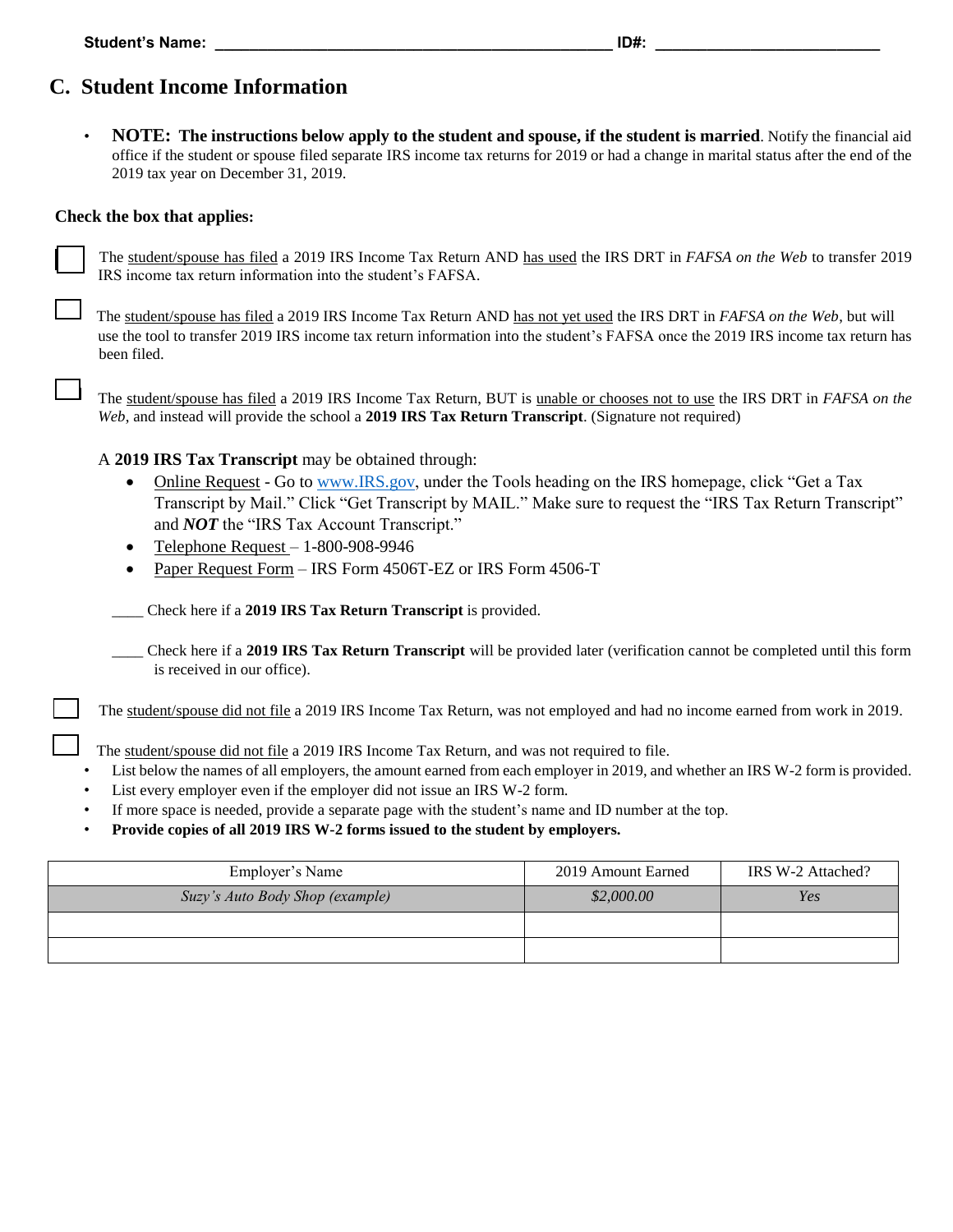#### **D. High School Completion Status**

Provide one of the following documents that indicate the student's high school completion status when the student will begin college in 2021–2022 (check the box for the one you are submitting):

| A copy of the student's high school diploma. |
|----------------------------------------------|
|----------------------------------------------|

A copy of the student's final official high school transcript that shows the date when the diploma was awarded.

If a student has competed secondary school in a foreign country, a copy of the "secondary school leaving certificate" or other similar document.

A state certificate or transcript received by student after the student passed a State-authorized examination that the State recognizes as the equivalent of a high school diploma (GED test, HiSET, TASC, or other State-authorized examination.)

An academic transcript that indicates the student successfully completed at least a two-year program that is acceptable for full credit toward a bachelor's degree.

If State law requires a homeschooled student to obtain a secondary school completion credential for homeschool (other than a high school diploma or its recognized equivalent), a copy of that credential.

If State law does not require a homeschooled student to obtain a secondary school completion credential for homeschool (other than a high school diploma or its recognized equivalent), a transcript or the equivalent, signed by the student's parent or guardian, that lists the secondary school courses the student completed and documents the successful completion of a secondary school education in a homeschool setting.

If the student is unable to obtain the documentation listed above, he or she must contact the Financial Aid Office.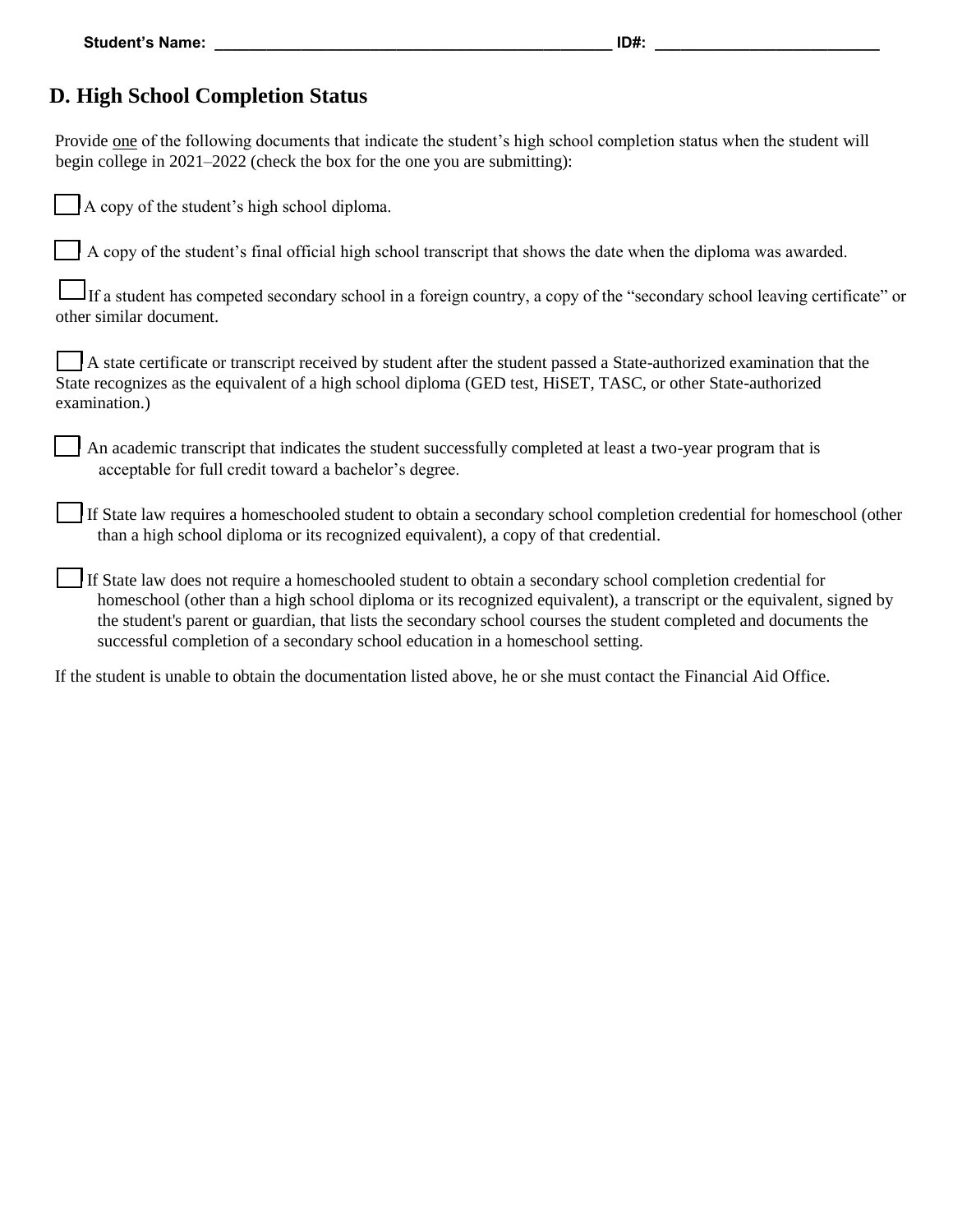#### **E. Students** *unable* **to present form and ID in person at Columbia International University:**

### **Identity and Statement of Educational Purpose (To Be Signed with Notary)**

If the student is unable to appear in person at Columbia International University to verify his or her identity, the student must provide:

- (a) A copy of the valid government-issued photo identification (ID) that is acknowledged in the notary statement below, such as but not limited to a driver's license, other state-issued ID, or passport; and
- (b) The original notarized Statement of Educational Purpose provided below.

#### **Statement of Educational Purpose**

I certify that I \_\_\_\_\_\_\_\_\_\_\_\_\_\_\_\_\_\_\_\_\_\_\_\_\_\_\_\_\_\_\_\_\_ am the individual signing this Statement of Educational (Print Student's Name)

Purpose and that the federal student financial assistance I may receive will only be used for educational purposes

and to pay the cost of attending Columbia International University for 2021-2022.

**\_\_\_\_\_\_\_\_\_\_\_\_\_\_\_\_\_\_\_\_\_\_\_\_\_\_\_\_\_\_\_\_\_\_\_\_\_ \_\_\_\_\_\_\_\_\_\_\_\_\_\_\_ \_\_\_\_\_\_\_\_\_\_\_\_\_\_\_\_\_\_\_**

(Student's Signature) (Date) (Student's ID Number)

|        |                                                                                       | <b>Notary's Certificate of Acknowledgement</b>                               |
|--------|---------------------------------------------------------------------------------------|------------------------------------------------------------------------------|
|        |                                                                                       |                                                                              |
|        |                                                                                       |                                                                              |
| (Date) |                                                                                       | (Notary's name)<br>, and provided to me on basis of satisfactory evidence of |
|        | (Printed name of signer)<br>(Type of government-issued photo ID provided) Instrument. |                                                                              |

 $\frac{1}{\sqrt{2\pi}}$  , which is a set of the set of the set of the set of the set of the set of the set of the set of the set of the set of the set of the set of the set of the set of the set of the set of the set of the set of

#### **WITNESS my hand and official seal**

(Notary signature)

(seal) My commission expires on \_\_\_\_\_\_\_\_\_\_\_\_\_\_\_\_\_\_\_\_\_\_